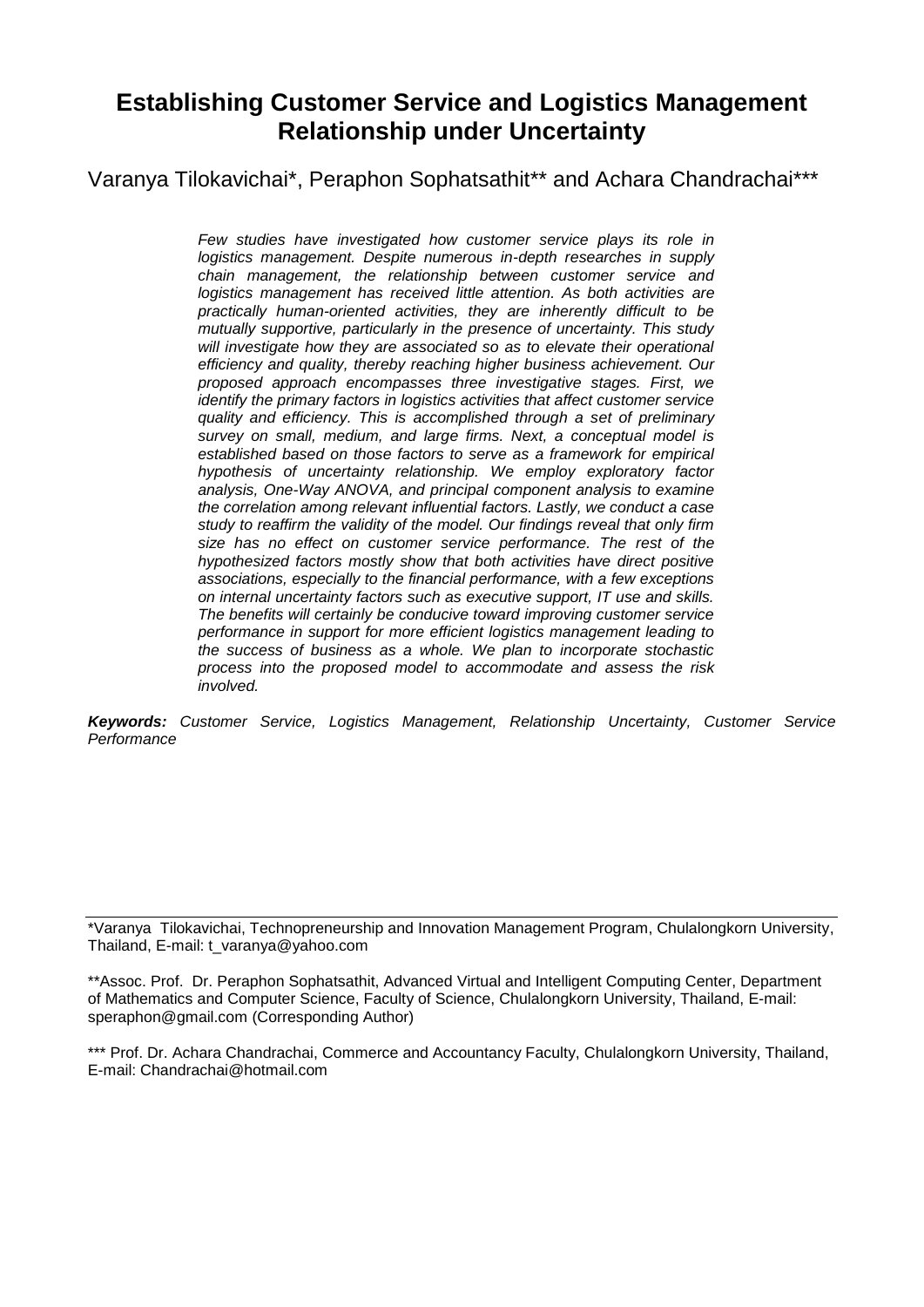#### **1. Introduction**

Business competitive pressure forces firms to explore all possible processes or methods to gaining sustainable competitive advantage that enhances both customer"s satisfaction and firm"s performance (Korpela et al., 1998; Collins et al., 2001; Cheung et al., 2003). This is because customer service is an effective instrument to increase number of customers, sales, profit, shareholders' wealth, and market value through partner relationships and customer loyalty (Collins et al., 2001; Wiles, 2007). Lambert (1992) explained that firm should understand final customer's requirements. With the help of new technology, customer value can be enhanced considerably (Renko and Ficko, 2010). Many firms applied enterprise resource planning (ERP) and information systems (IS) to manage and monitor logistics management so as to satisfy the above customer's requirements while making their operation cost effectiveness (Tilokavichai and Sophatsathit, 2011; Celebi et al., 2008; Ngai et al., 2008; Narasimhan and Kim et al., 2001; Cheung et al., 2003). Integration of IS and strategic partnerships also plays an important role to achieve the desired service level (Su and Yang, 2010). As the systems do not operate in stand-alone environment, the unavoidable uncertainties will have an influence on customer service performance (Fink et al., 2008). Some forms of strategic partnership must be incorporated to devise an integrated IS supporting desired service level. One of such partnerships is logistics management. The basis of logistics management considers a balance among customer service level, total logistics costs, and total benefits to the firms. To accomplish the above objectives, the compelling questions addressed in this study are as follows: (1) what are the influential factors on customer service performance? (2) what are the barriers to successful customer service performance? (3) what are the uncertainties that impact on customer service performance? and (4) how does the customer service performance impact to financial performance?

The organization of this paper is as follows. Section 2 provides some influential prior works to this study. Section 3 describes the research methodology and model. Data analysis and findings are elucidated in Section 4. Section 5 demonstrates a case study of customer service support in a retail household business, along with the result interpretations and discussions. Section 6 concludes with a few thoughts and potential future work.

#### **2. Literature Review**

We shall look into a few relevant prior works in the sections that follow.

#### *2.1 Customer service*

Customer service plays an important role in firms. Many firms are aware of growing customer requirements and adopt sets of standards to evaluate their service for customer"s satisfaction (Kisperska-Moron, 2005). Korpela et al. (1998) explained that companies should establish a customer service strategy and focus on designing an efficient logistics system to better serve customer"s requirements and sustain competitive advantage. Steven et al. (2012) examined the linkages between customer service, customer"s satisfaction, and profitability. They found that customer"s satisfaction affected competitive markets. Wouters (2004) addressed four customer service strategic options, namely, integration, adaptation, logistical precision, and standard service level by determining the customer needs accurately and exceeding the needs. The customer service in logistics had a direct impact on a firm's market share, total logistics costs, and profitability (Collins et al., 2001; Bottani and Rizzi, 2006). Berne et al. (2001) explored the variety-seeking negative effect of customer retention that helped lessen the impact of the management efforts and improve service quality and customer's satisfaction. Wiles (2007) examined the shareholder value created by customer service discipline of the retailer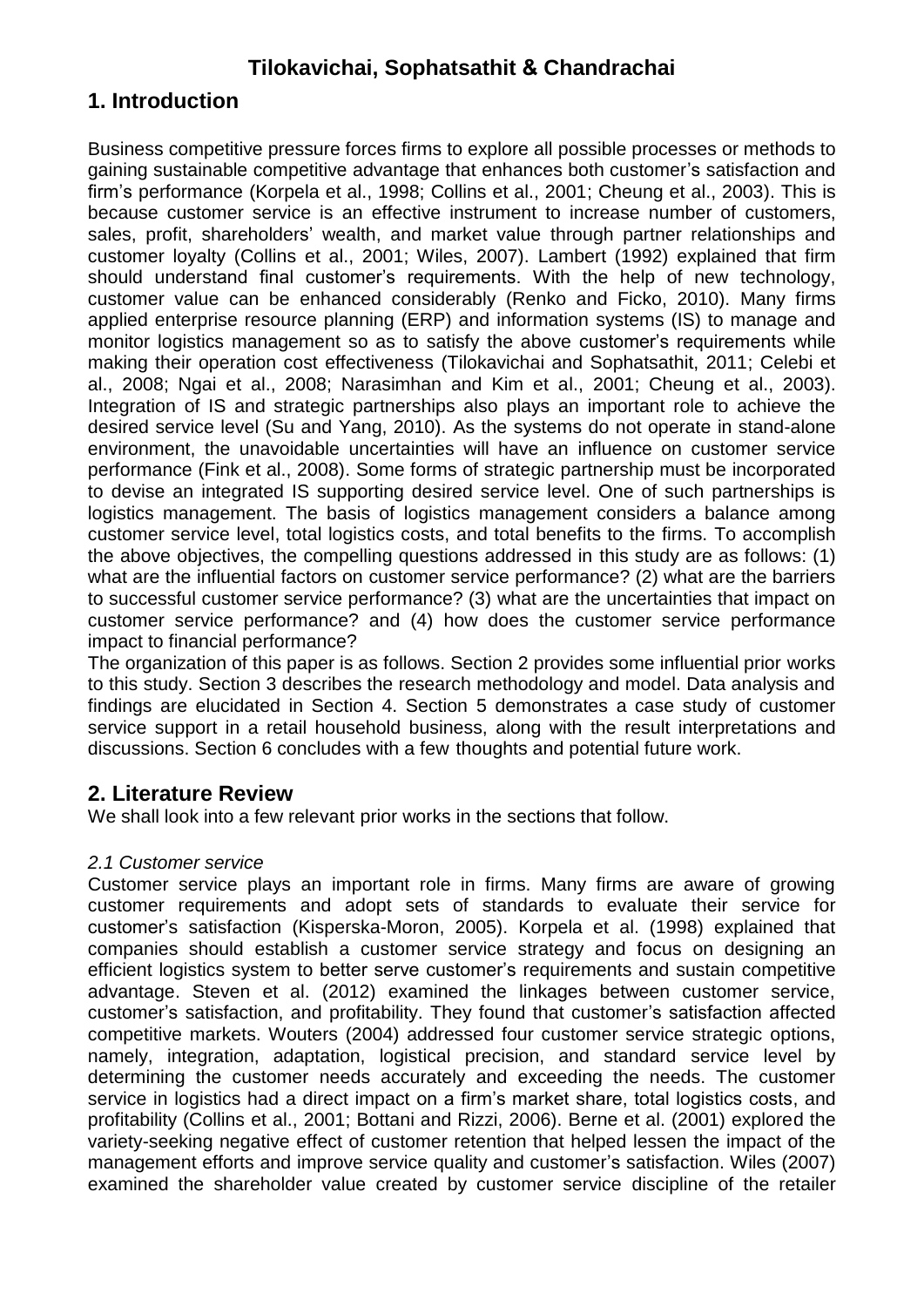which is affected by the heuristics and clues used to judge the likelihood of service delivery.

#### *2.2 Uncertainty in Customer Service*

Ramanathan (2010) explored risk characteristics of products that affected the relationships between logistics performance and customer loyalty such as risks in terms of price and ambiguity of products. The important elements in customer service consisted of order completeness, order accuracy, and stocking levels. Collins et al. (2001) summarized uncertainty variables as follows: order cycle time, consistency and reliability of delivery, inventory availability of delivery, order-sized constraints, delivery time, claim procedure, post-sale support for the product, and order status information. Of particular interest is lead time which has direct effects on customer service level and stock-out costs. One remedy is the use of ERP and IS to support logistics management that satisfies customer"s requirements (Tilokavichai and Sophatsathit, 2011; Vickery et al. 2008). Gupta et al. (2000) applied stochastic programming methodology to trade-off between customer demand satisfaction and production costs. Yucesan and De Groote (2000) assessed customer service in an uncertainty environment. Schmitt (2011) developed a multi-echelon model where disruptions could occur at any stage. Chowdhury and Miles (2006) studied customer induced uncertainty in predicting organization design. They found that service firms and manufacturing firms had the same level of customer induced uncertainty.

#### *2.3 Customer Service Performance*

Vickery et al. (2008) found positive direct relationships between information technology and customer service performance that affected financial performance. Table 1 shows customer service factors considered in this study.

| Service factors               | Description                                                                                                         | Related                                                                                      |
|-------------------------------|---------------------------------------------------------------------------------------------------------------------|----------------------------------------------------------------------------------------------|
| Lead time                     | Time period starts from customer's order to receive<br>product (order cycle time).                                  | Bottani and Rizzi, 2006;<br>Collins et al., 2001                                             |
| <b>Flexibility</b>            | Capability to change order in terms of due date and<br>quantity when required.                                      | Bottani and Rizzi, 2006;<br>Collins et al., 2001                                             |
| Accuracy                      | Right quantity, right product, right price in order<br>delivered that mandates accurate invoices to be<br>provided. | Bottani and Rizzi, 2006;<br>Collins et al., 2001; Salema et<br>al., 2007; Hsiao et al., 2010 |
| Reliability                   | Capability to deliver customer's order within due<br>date.                                                          | Bottani and Rizzi, 2006;<br>Collins et al., 2001; Yu and Li,<br>2000; Pishvaee et al., 2009  |
| Fill rate                     | The percentage of product available upon customer<br>request.                                                       | Bottani and Rizzi, 2006;<br>Collins et al., 2001                                             |
| Frequency                     | Number of deliveries achieved in a given period of<br>time.                                                         | Bottani and Rizzi, 2006;<br>Collins et al., 2001                                             |
| Organization<br>accessibility | Customers can contact firm to submit questions or<br>complaints.                                                    | Bottani and Rizzi, 2006                                                                      |
| Complaints<br>management      | Solve problems or errors in service process to meet<br>the quality standards.                                       | Bottani and Rizzi, 2006                                                                      |

Table 1. Summary of customer service factors.

#### **3. Proposed Model and Methodology**

We have established a research framework and hypotheses on various factors affecting customer service performance shown in Figure 1, where *Ha* denotes uncertainties in customer service having an effect on customer service performance; *Hb* denotes the barriers factors having an effect on the customer service performance; *Hc* denotes logistics activity performance having an effect on customer service performance; *Hd* denotes firm sizes having an effect on customer service performance; *He* denotes customer service performance having an effect on financial performance. The enclosed details in each factor are depicted in Figure 1. Logistics activity performance consists of order processing, demand forecasting and planning, inventory management, warehouse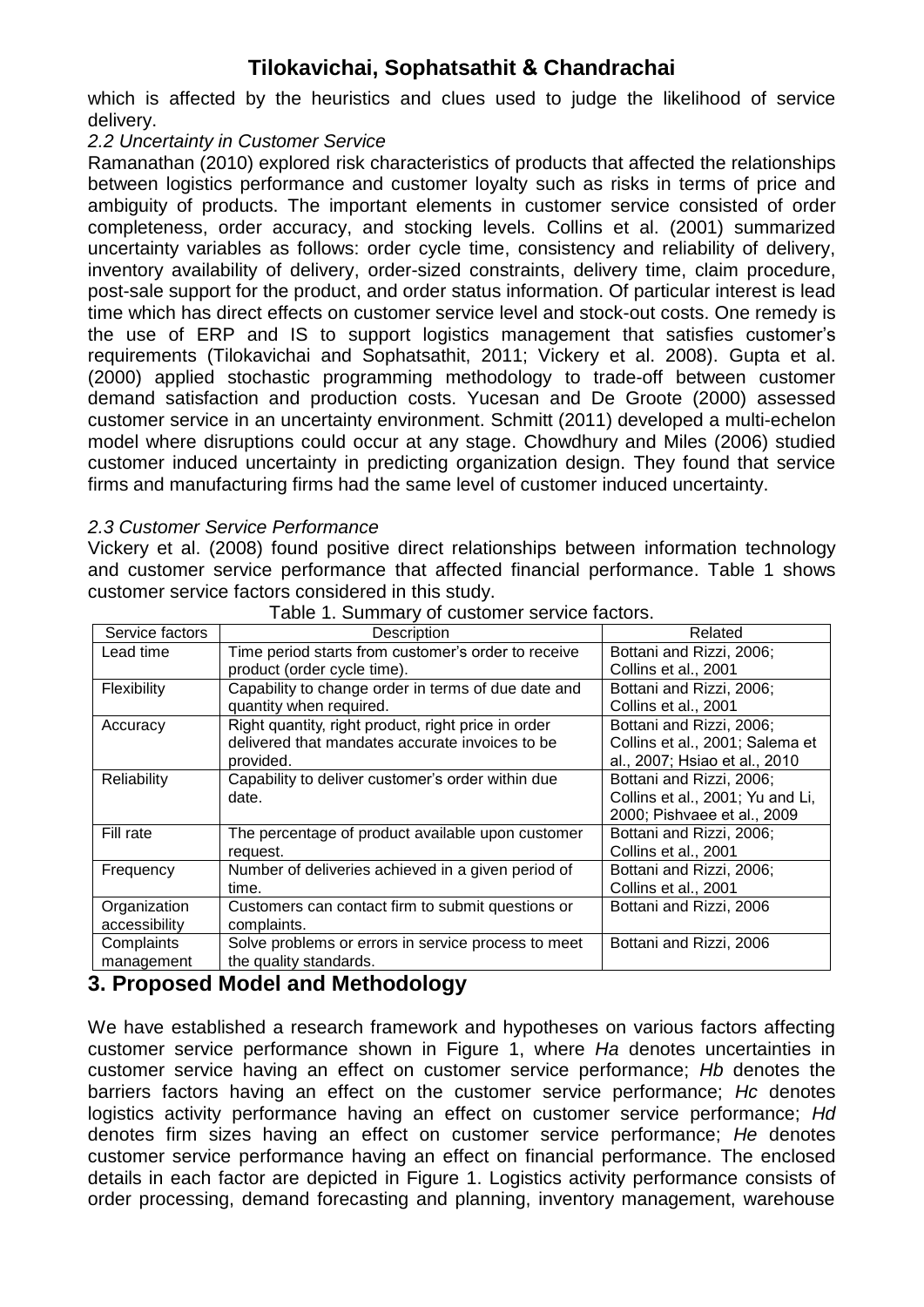management, reverse logistics, purchasing and procurement, packaging, and transportation. Barriers consist of employee skills, employee turnover, executive support, difficult to use IT systems, communication with vendors and customers. Firm sizes consist of small, medium, and large firms. Uncertainties in customer service consist of product quality, product quantity, packaging quality, vendor"s lead time, transportation schedule, number of vehicles in transportation, damage product, IT systems, number of orders, product price, sale order cancellation, customer"s demand, returned product, and natural disaster. Customer service performance consists of customer"s satisfaction index, number of new customers, average delivery time, product return rate, average stock days, damage value per sales, customer service cost per sales, number of complaints, average response time from sale order, and average waiting time. Financial performance is measured with growth rate.

We also conducted an empirical study to investigate the relationships between customer service performance and logistics management of firms in Thailand. The objectives are five folds: (1) to analyze current status of customer service performance, (2) to assess the capacity of uncertainty management in customer service, (3) to identify how logistics activity performance and barriers that influence customer service performance, (4) to find the relationship between firm size and customer service performance, and (5) to find the relationship between customer service performance and financial performance.



Figure 1. Research framework of customer service performance.

We created a survey questionnaire consisting of five topics, namely, (1) performance in logistics activities including customer service performance, (2) barriers in logistics management, (3) ability to handle uncertainty in customer service activities, (4) use of customer service performance indicators, and (5) financial performance in firms. The questionnaire used a 5-point Likert scale having 1 being "Strongly disagree" and 5 being "Strongly agree" to distinguish the variations in feedback. Pilot tests on practitioners in customer service were carried out during the development of the questionnaire. From the preliminary 500 questionnaire, 166 respondents had involved in customer service. Table 2 summarizes company"s profile of the respondents who involve in customer service function. Customer service performance indicators are shown in Table 3.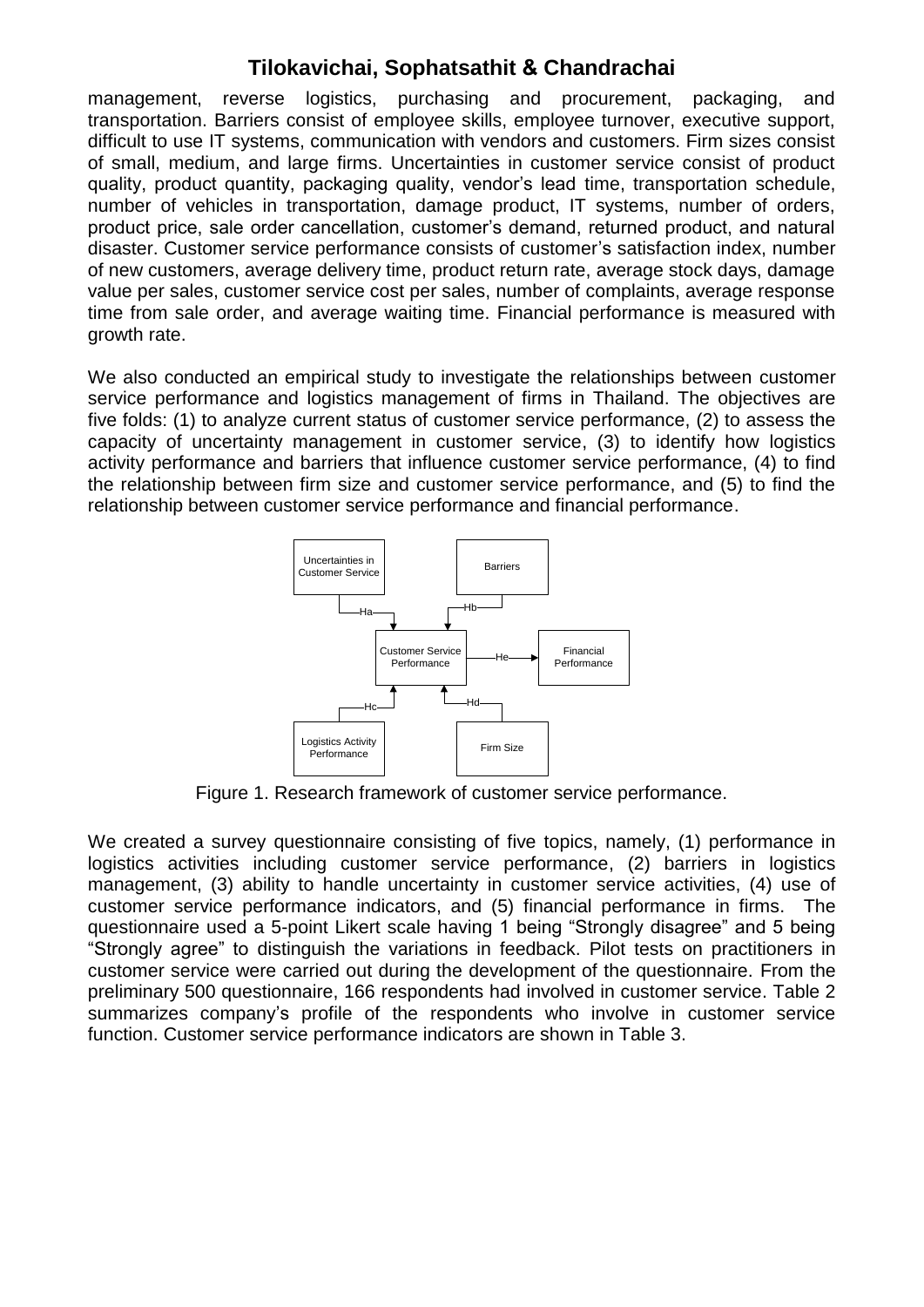| Variable              | . . <i>.</i><br>Category             | N               | Rate (%)       |
|-----------------------|--------------------------------------|-----------------|----------------|
|                       | Small                                | 41              | 41             |
| Firm size             | Medium                               | $\overline{36}$ | 21.7           |
|                       | Large                                | 62              | 37.3           |
|                       | <1 Yrs                               | $\overline{2}$  | 1.2            |
|                       | 1-3 Yrs                              | 15              | 9              |
| Operation (Yrs)       | 4-6 Yrs                              | 22              | 13.3           |
|                       | 7-9 Yrs                              | $\overline{15}$ | 9              |
|                       | $>= 10 Yrs$                          | 112             | 67.5           |
|                       | < 50                                 | 68              | 41             |
|                       | $51 - 200$                           | 36              | 21.7           |
| Number of Employees   | $201 - 350$                          | 11              | 6.6            |
|                       | > 350                                | 51              | 30.7           |
|                       | < 30,000,000                         | 48              | 28.9           |
|                       | $\overline{30,000,001} - 50,000,000$ | 24              | 14.5           |
| Revenue (Baht)        | 50,000,001 - 100,000,000             | 20              | 12             |
|                       | 100,000,001 - 200,000,000            | $\overline{5}$  | $\overline{3}$ |
|                       | > 200,000,001                        | 69              | 41.6           |
|                       | $< 3\%$                              | 9               | 5.4            |
|                       | $3 - 5%$                             | 55              | 33.1           |
|                       | $6 - 7%$                             | 32              | 19.3           |
| Growth Rate (%)       | 8-9%                                 | 15              | 9              |
|                       | $10-11%$                             | 27              | 16.3           |
|                       | 12-13%                               | $\,6$           | 3.6            |
|                       | 14-15%                               | $\overline{6}$  | 3.6            |
|                       | >15%                                 | $\overline{16}$ | 9.6            |
|                       | Decrease                             | 21              | 12.7           |
| <b>Trend of Sales</b> | Equal                                | 10              | 6.0            |
|                       | Increase                             | 135             | 81.3           |

Table 2. Profile of respondent companies (166 total).

| Table 3. Customer service performance indicators in firms. |  |  |  |  |
|------------------------------------------------------------|--|--|--|--|
|------------------------------------------------------------|--|--|--|--|

|                                          | Adopted   |      | Not Adopted |      |
|------------------------------------------|-----------|------|-------------|------|
| Customer service performance indicators  | Frequency | %    | Frequency   | %    |
| 1. Customer's satisfaction index         | 141       | 84.9 | 25          | 15.1 |
| 2. Number of new customers               | 137       | 82.5 | 29          | 17.5 |
| 3. Average delivery time                 | 139       | 81.9 | 30          | 18.1 |
| 4. Product return rate                   | 121       | 72.9 | 45          | 27.1 |
| 5. Average stock days                    | 117       | 70.5 | 49          | 29.5 |
| 6.Damage value per sales                 | 116       | 69.9 | 50          | 30.1 |
| 7. Customer service cost per sales       | 113       | 68.1 | 53          | 31.9 |
| 8. Number of complaints                  | 113       | 68.1 | 53          | 31.9 |
| 9. Average response time from sale order | 111       | 66.9 | 55          | 33.1 |
| 10. Average waiting time                 | 92        | 55.4 | 74          | 44.6 |

The results of adoption from 141 firms or 84.9 % use customer's satisfaction index most because they would like to keep the customers. The second highest indicator is number of new customers (representing sales volume) being selected by 137 firms or 82.5 %.

#### **4. Data Analysis and Findings**

We employed exploratory factor analysis (EFA) to examine the underlying dimensions in order to reduce uncertainty variables in customer service. We also applied principal component analysis (PCA) to extract the factors loading and varimax rotation method to classify the variables into relevant factor grouping. In which case, the eigenvalue of any factor should be greater than one (Hair et al., 1998). In addition, the Kaiser-Meyer-Olkin (KMO) measure was applied to detect any prerequisite of a good factor analysis setting the minimum acceptable value at 0.5 (Kaiser, 1974). Items were validated by factor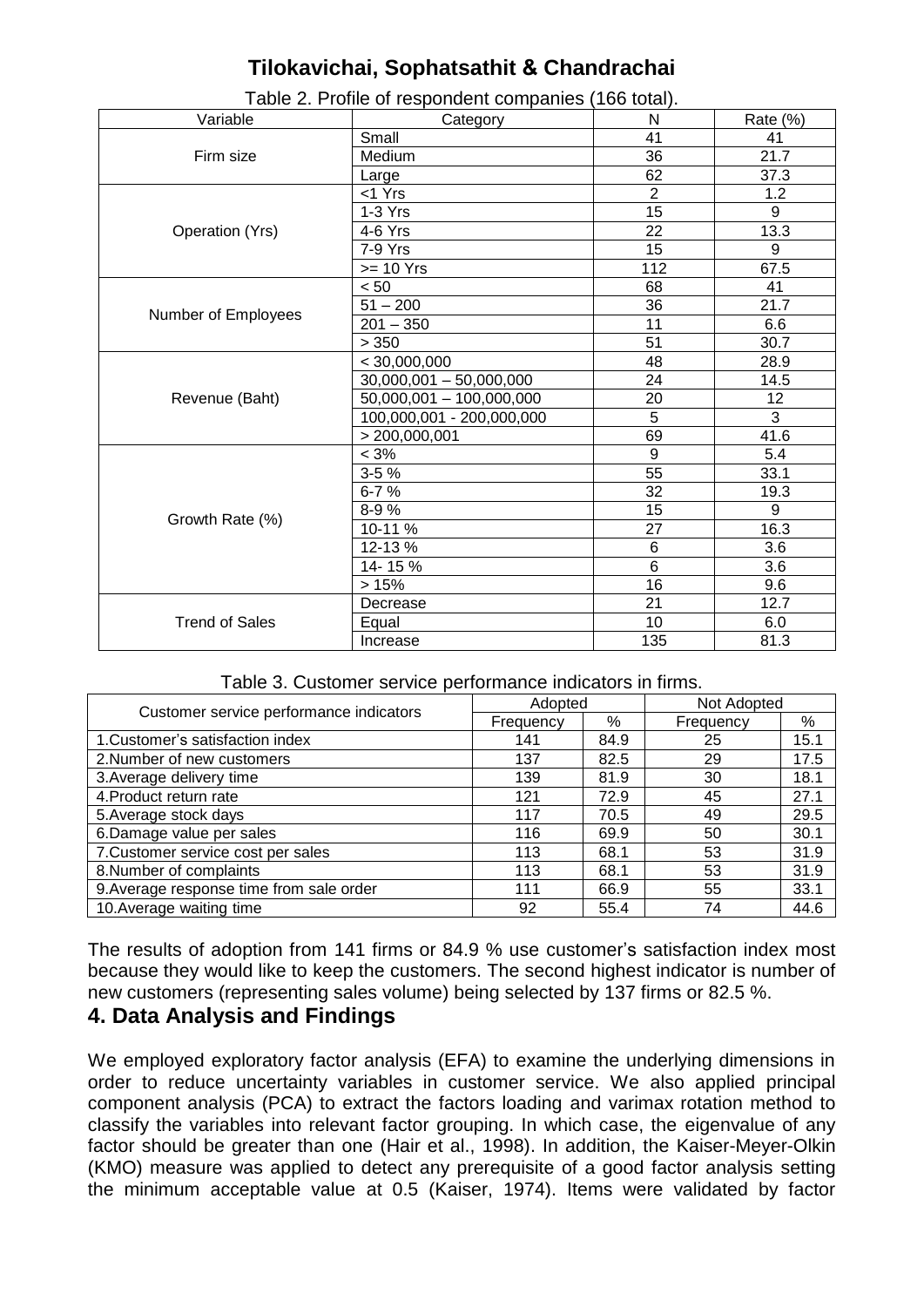validation having factor loading exceeding 0.4 (Nunnally, 1967). In the meantime, factor reliability was measured by Cronbach"s alpha to ensure the internal consistency of multiitem scales to be no less than 0.6 (Nunnally, 1967). Table 4 shows the results of EFA grouping and validation.

Table 4.Results of exploratory factor analysis of uncertainty for items in customer service.

| Factor                      | Internal uncertainty                 | <b>External uncertainty</b> |
|-----------------------------|--------------------------------------|-----------------------------|
| Cronbach's $\alpha$ = 0.892 | Product quality                      | Number of order             |
| $KMO = 0.848$               | Product quantity                     | Product price               |
|                             | Packaging quality                    | Sale order cancellation     |
|                             | Vendor's lead time                   | Customer's demand           |
|                             | Delivery lead time                   | Returned product            |
|                             | <b>Transport schedule</b>            | Natural disaster            |
|                             | Number of vehicles in transportation |                             |
|                             | Damage product                       |                             |
|                             | IT systems                           |                             |
| % variance                  | 29.950                               | 25.201                      |
| Eigenvalue                  | 4.492                                | 3.780                       |

Notice that uncertainty items in customer service were classified by internal and external uncertainties. Internal uncertainty consists of product quality, product quantity, packaging quality, vendor"s lead time, delivery lead time, transport scheduling, number of vehicles in transportation, damage product, and IT systems. External uncertainty encompasses number of orders, product price, sale order cancellation, customer"s demand, returned product, and natural disaster. The total variance percentage of both internal and external uncertainties is 55.151. This implies that they account for over half the performance data variations.

Setting Pearson correlation coefficient at 0.05 significant level, we found that customer service performance did have association with logistics activity, uncertainties, barriers, and growth rate. This is summarized in Table 5. The one-way analysis of variance (One-Way ANOVA) and least significant difference (LSD) for multiple comparisons factors yielded different comparative results in each group-pair.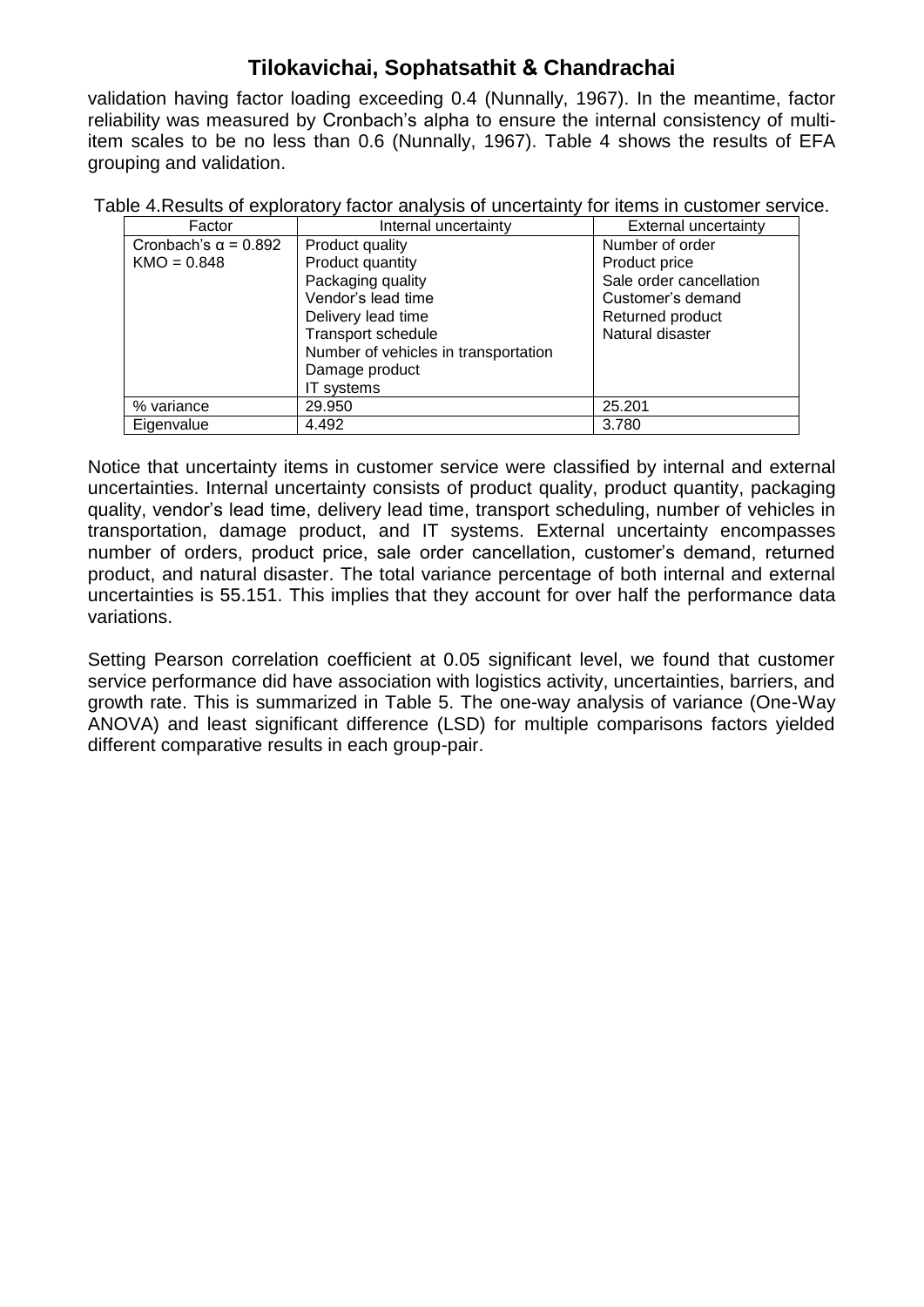| Association |                              | Results                             |                  |
|-------------|------------------------------|-------------------------------------|------------------|
|             |                              | Order processing                    | Associated (+)   |
|             |                              | Purchasing and procurement          | Associated (+)   |
|             |                              | Transportation                      | Associated (+)   |
|             | Logistics activity           | Warehouse management                | Associated (+)   |
|             | performance                  | Inventory management                | Associated (+)   |
| Customer    |                              | Demand forecasting                  | Associated (+)   |
| service     |                              | Packaging                           | Associated $(+)$ |
| performance |                              | Reverse logistics                   | Associated (+)   |
|             | Uncertainty factors          | Internal uncertainty factors        | Associated (-)   |
|             |                              | <b>External uncertainty factors</b> | No associated    |
|             | <b>Financial Performance</b> | Growth rate                         | Associated $(+)$ |
|             | <b>Barriers</b>              | IT systems difficult to use         | Associated (-)   |
|             |                              | Executive support                   | Associated (-)   |
|             |                              | Employee skills                     | Associated (-)   |

Table 5. Summary of customer service performance association.

One noteworthy finding was that firm size played no role in customer service performance. Note also that customer service performance has positive associated with all logistics activity performance and financial performance. The interpretation is straightforward. If customer service performance improves, financial performance will increase. On the contrary, it has negative association with barriers and internal uncertainty factor. This is a forewarning sign to responsible parties as they affect customer service performance directly. Case in point, if the employees lack the necessary skills or the IT systems are difficult to use, service performance will drop. This shortfall can be remedied by executive support (barrier) through training programs, customized IT systems for support operations. The good news, however, is that the level of customer service performance depends solely on each firm's own policy and administration. No external uncertainties can influence it. Therefore, firm should improve logistics activity performance, eradicate barriers, and mange internal uncertainty to improving customer service performance.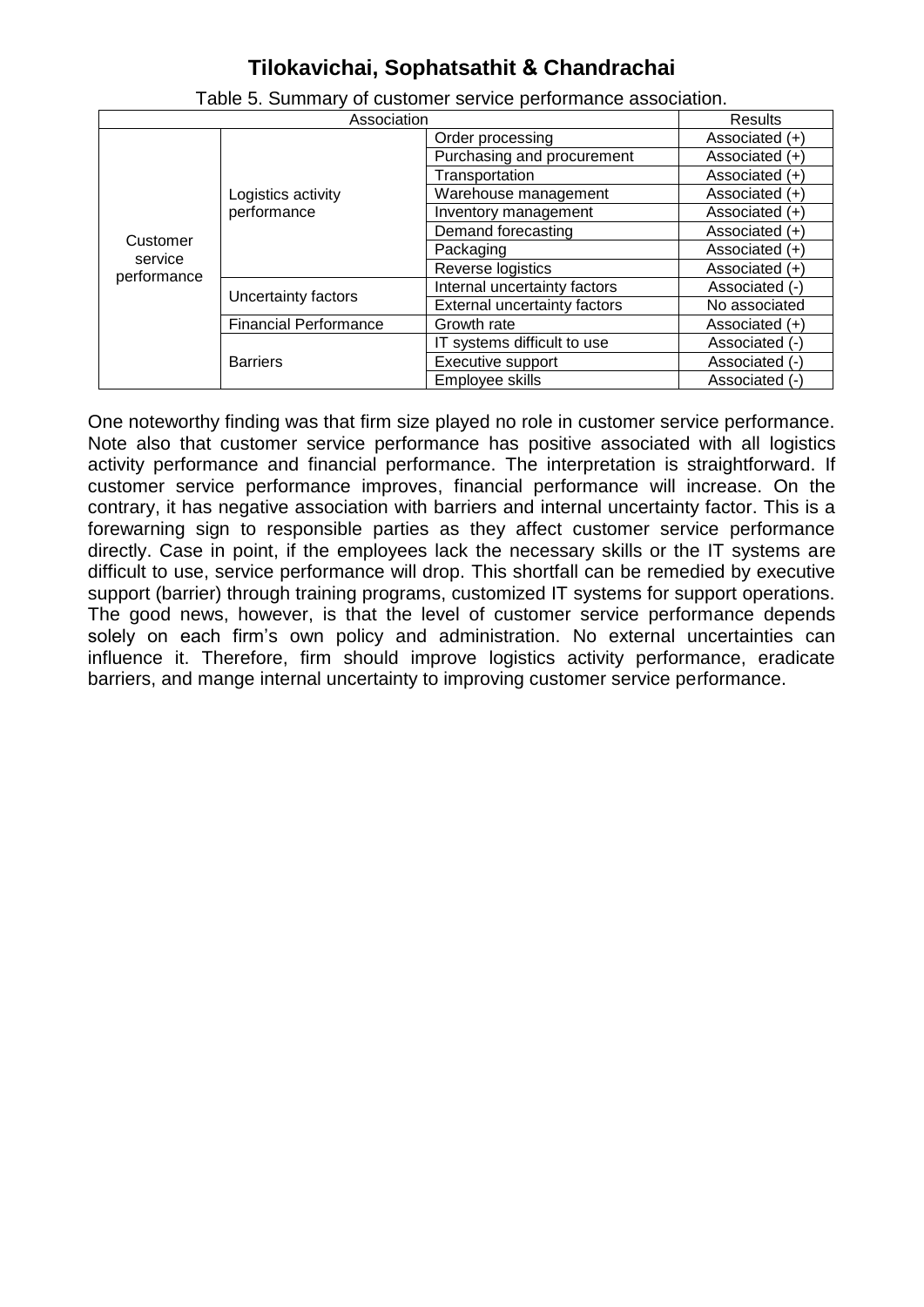#### **5. Case Study**

The case study was taken from a 30-year old retail business in household products which will be referred to by GGG company for identity confidentiality purpose. Based on our literature review, some predominant logistics activity support tools implemented by the company are listed in Table 6.

| Year | Tools to support customer service             | Description                           |
|------|-----------------------------------------------|---------------------------------------|
| 2001 | -Oracle ERP, Intranet                         | -Use ERP and Intranet                 |
| 2002 | -Product knowledge base                       | -Manage product data                  |
|      | -Business intelligence system (Client-server) | -BI : analyze data                    |
| 2003 | -Vendor online (Online purchasing)            | -Reduce time for purchasing           |
| 2004 | -VMI (Replenishment, Min-Max)                 | -Available products                   |
| 2005 | -www.GGG.com,                                 | -WWW                                  |
|      | -Product library (Kiosk),                     | -customers can search product data by |
|      |                                               | themselves                            |
|      | -BI (Web based)                               | -BI : easy to use                     |
| 2006 | -Distribution center (DC)                     | -Distribute products to branches      |
| 2007 | -Customer's satisfaction measurement (Smile   | -Improve service                      |
|      | project),                                     |                                       |
|      | -Delivery system (Trips and Routing)          | -On time delivery                     |
| 2008 | -GPS system (Track delivery system),          | -Track delivery                       |
|      | -Member system (Reward/redeem point)          | -Customer loyalty                     |
| 2010 | -Call centre,                                 | -Customer support                     |
|      | -SAP ERP.                                     | -Use SAP ERP                          |
|      | -BI (Web based) and dashboard                 | -Easy to use and more features        |
| 2011 | -Updated sales order system                   | -Reduction in order cycle time        |

| Table 6: Logistics activity support tools of GGG Co., Ltd. |  |
|------------------------------------------------------------|--|
|                                                            |  |

Figure 2 shows annual cost of goods sold (COGS) and inventory cost. In 2006, GGG set up a distribution center (DC) to distribute products to branches. Turnover ratio computed from COGS divided by inventory cost increased which meant that the firm could reduce inventory cost while increase sales. Thus, DC could support customer"s requirements and increase satisfaction.



Figure 2: Graph of annual cost of goods sold and inventory cost (Baht).  $($1 = B31)$ 

Figure 3 shows the number of customers steadily increases as customer service improves. In 2007, GGG developed a delivery system to improve delivery time. In 2008, they established a member system to retain customer loyalty through promotion campaigns. In 2010, they set up a call center to better serve the customers. Moreover, SAP ERP and BI were introduced in operations and supported decision making. In 2011, a sales order update system was set up to reduce order cycle time. All these efforts accompanying by proper supporting tools help increase sales volume, reduce inventory costs, increase new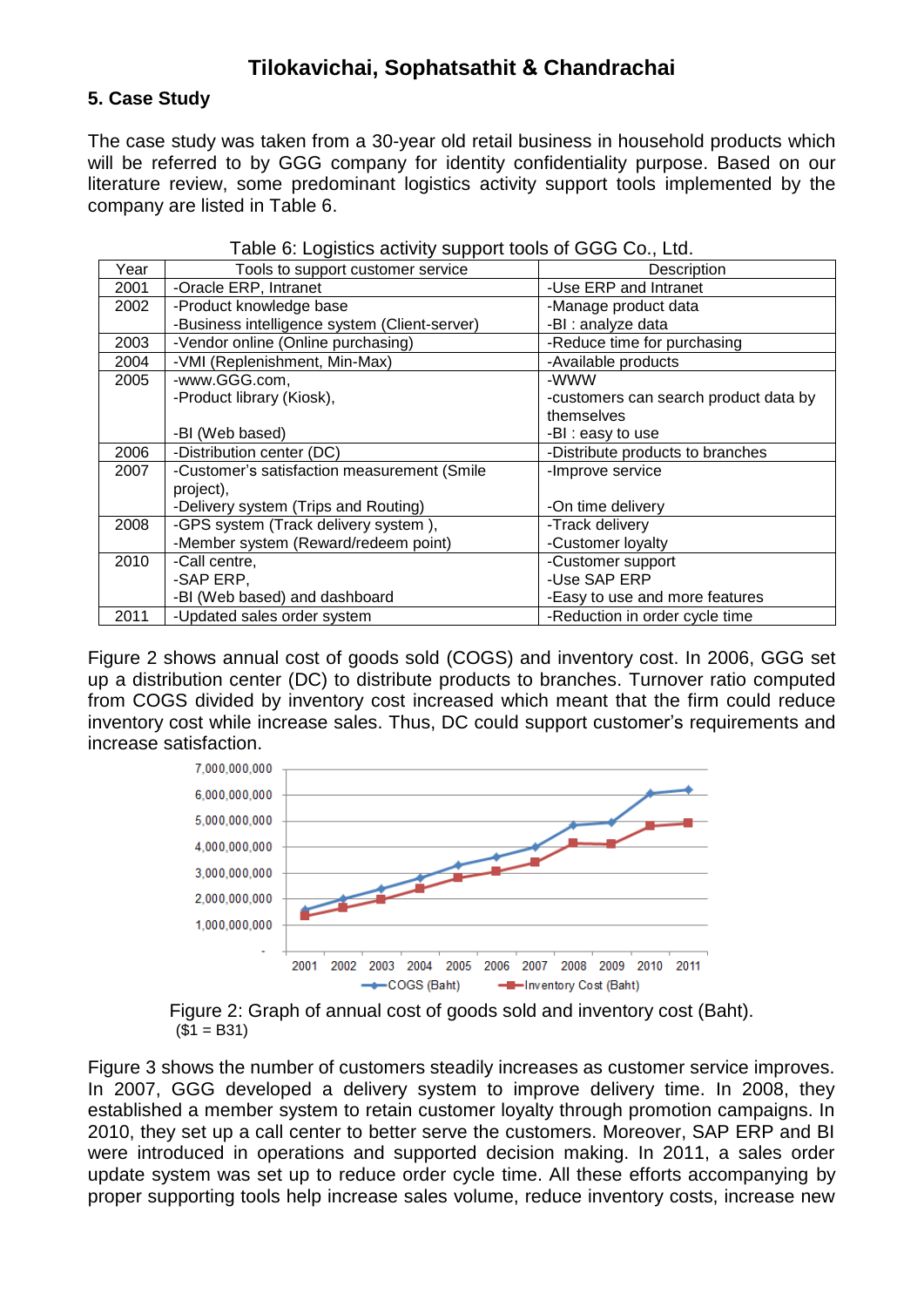customers, and maintain customer"s loyalty. This fact is obviously visualized in Figure 3. As a consequence, variation in logistics factors affects or relates directly to customer service performance that must be planned and administered properly.



Figure 3: Graph of number of customers.

## **6. Conclusion**

In this paper, we have investigated items that influent customer service performance. As customer service can bring about performance and financial gains for firms, special attention must be paid in planning and operation. Analysis of the model framework and hypotheses furnishes some in-depth considerations of customer service and logistics management relationships. From our findings, logistics activity directly affects customer service performance in various unpredictable manners. Most influential factors came from internal uncertainty items that were positioning at negatively associated with customer service performance, while external uncertainty items played no role in the association. The intriguing twist is the firm size which is not related by any means. This is because every firm concentrates and concerns about customer"s satisfaction. Therefore, all firms try to attain competitive advantage from customer loyalty as customer service performance has a direct relationship on gaining financial performance. Complication as the uncertainty has bring about, we plan to incorporate stochastic process into the proposed model to accommodate and assess the risk involved, the effect, and higher performance of customer service level.

### **Acknowledgments**

This work was supported by Graduate School, Chulalongkorn University, Thailand.

### **References**

Berne, C., Mugica, J. M. & Jesus Yague, M 2001, "The effect of variety-seeking on customer retention in services", *Journal of Retailing and Consumer Services,* vol. 8, no. 6**,** pp. 335-345.

Bottani, E. & Rizzi, A 2006, "Strategic management of logistics service: A fuzzy QFD approach", *International Journal of Production Economics,* vol. 103, no. 2, pp. 585-599.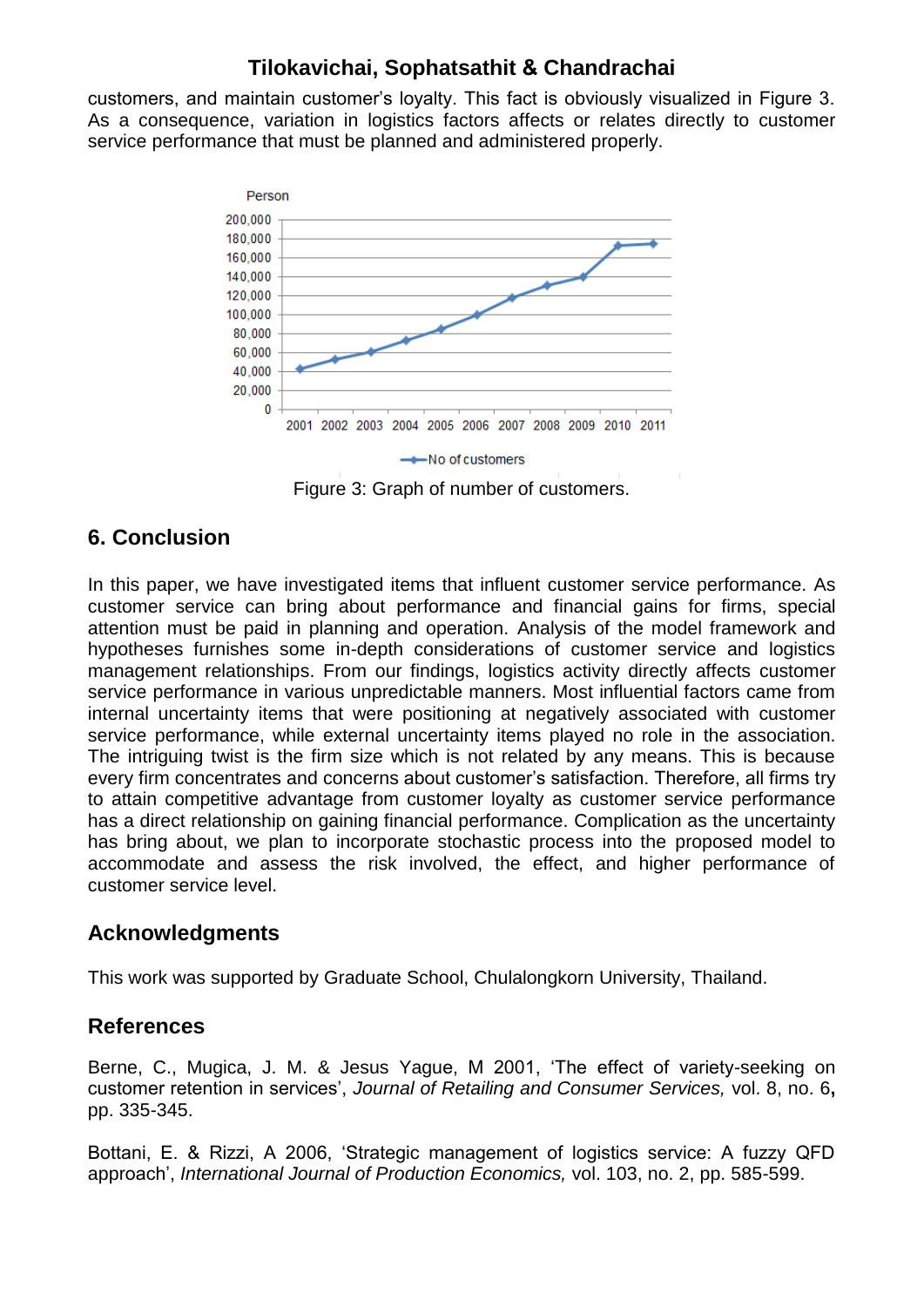Celebi, D., Bayraktar, D. & Bingol, L 2010, "Analytical Network Process for logistics management: A case study in a small electronic appliances manufacturer", *Computers & Industrial Engineering,* vol. 58, no. 3, pp. 432-441.

Cheung, C. F., Lee, W. B., Wang, W. M., Chu, K. F. & To, S 2003. "A Multi-perspective knowledge-based system for customer service management", *Expert Systems with Applications,* vol. 24, no.4, pp. 457-470.

Chowdhury, S. & Miles, G 2006, "Customer-induced uncertainty in predicting organizational design: Empirical evidence challenging the service versus manufacturing dichotomy", *Journal of Business Research,* vol. 59**,** no.1, pp. 121-129.

Collins, A., henchion M., & O"Reilly P 2001, "Logistics customer service: performance of Irish food exporters", *International Journal of Retail & Distribution Management*, vol. 29, no. 1, pp. 6-15.

Fink, R. C., James, W. L. & Hatten, K. J 2008, "Duration and relational choices: Time based effects of customer performance and environmental uncertainty on relational choice", *Industrial Marketing Management,* vol. 37, no. 4**,** pp. 367-379.

Hair, J.F., Anderson, R.E., Tatham, R.L., Black, W.C 1998. Multivariate Data Analysis. Prentice-Hall, Englewood Cliffs, NJ.

Hsiao, H. I., Kemp, R. G. M., Van Der Vorst, J. G. A. J. & Omta, S. W. F 2010, "A classification of logistic outsourcing levels and their impact on service performance: Evidence from the food processing industry", *International Journal of Production Economics,* vol. 124, no. 1, pp. 75-86.

Gupta, A., Maranas, C. D. & Mcdonald, C. M 2000, "Mid-term supply chain planning under demand uncertainty: customer demand satisfaction and inventory management", *Computers & Chemical Engineering,* vol. 24, no. 12**,** pp. 2613-2621.

Kaiser, H.F. 1974. An index of factorial simplicity. Psychometrika 39, pp. 31–36.

Kisperska-Moron, D 2005, "Logistics customer service levels in Poland: Changes between 1993 and 2001", *International Journal of Production Economics,* vol. 93–94**,** pp. 121-128.

Korpela, J., Tuominen, M. & Valoaho, M 1998, "An analytic hierarchy process-based approach to the strategic management of logistic service: An empirical study in the mechanical forest industry", *International Journal of Production Economics,* vol. 56–57**,** pp. 303-318.

Lambert D.M 1992, "Developing a Customer-focused Logistics Strategy", *International Journal of Physical Distribution & Logistics Management,* vol. 22, No. 6, pp. 12-19.

Ngai, E. W. T., Lai, K.-H. & Cheng, T. C. E 2008, "Logistics information systems: The Hong Kong experience", *International Journal of Production Economics,* vol. 113**,** no. 1, pp. 223- 234.

Narasimhan, R., & Kim, S. W 2001. "Information system utilization strategy for supply chain integration", *Journal of Business Logistics*, vol. 22, pp. 51−75.